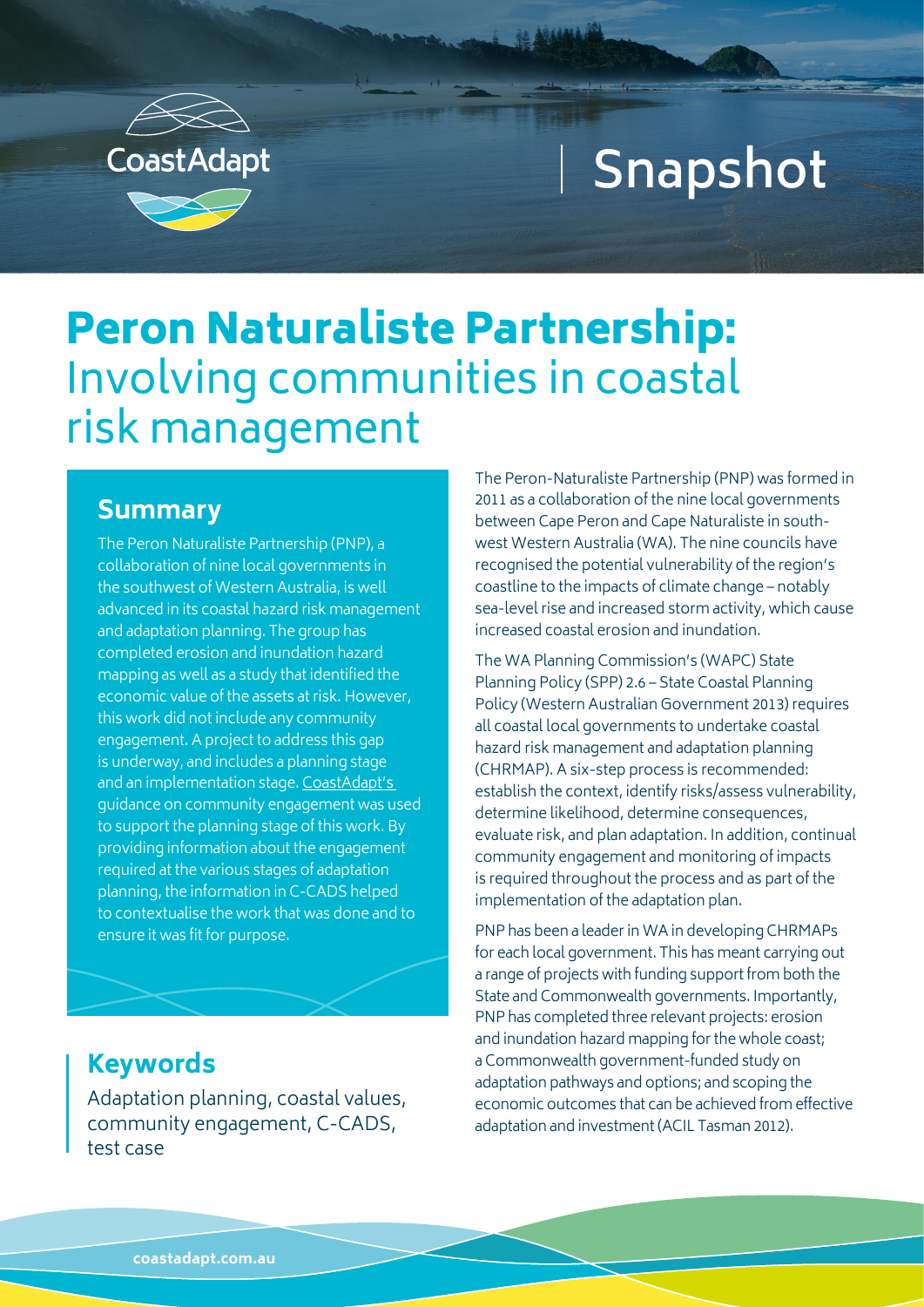The key findings of the economic study were:

- the value of the affected assets along this section of coastline is approximately \$1.2 billion
- approximately \$1.1 billion of assets can be saved at a cost of around \$120 million.

Two significant shortcomings of this work were that it did not include any community engagement, and the economic analysis did not consider social and environmental values of the affected coast. Further work was required to identify the full range of values of the coast and to involve the community in that process.

The PNP is now undertaking a project to address the issue of coastal values. This involves establishing a community engagement process to gain a better understanding of what communities currently value on the coast, and how these values may be impacted as a result of climate change. The information gathered will be used to inform the preparation of adaptation plans for each local government area within the PNP. This project is funded by WAPC's Coastal Management Plan Assistance Program grant scheme. It has the specific aim of identifying the full spectrum of coastal values and is the first of its kind in WA.

The project is being undertaken by consultants and is steered by a committee of officers from the PNP local governments. The project has two stages:

- **Stage 1** is the initial planning stage where the consultant works with the steering group and the project officers to agree on the details of the engagement process, including any specific requirements, data or questions that need to covered or collected
- **Stage 2** is the implementation of the agreed process.

Information and guidance from CoastAdapt was used to complete Stage 1.

The project is focussing on three case study beaches to enable the community engagement process to be trialed, improved and finalised before it is more widely applied in the region. The three beaches were selected because they have different characteristics and uses; therefore they are likely to have a range of different values to the community. These are Waikiki foreshore in Rockingham (see Figure 1), Back Beach in Bunbury (see Figure 2), and Old Dunsborough boat ramp in Busselton.

The predominant values of the three beaches used in the study are shown below:

**Waikiki** - a mix of natural and high recreational and cultural values. This beach is also adjacent to a tourism and commercial area. The beach is well protected and is a popular family swimming beach.

**Back Beach** - significant recreational value with residential areas adjacent to the foreshore - i.e. significant property protection value. The road parallel to the beach is an important regional road. The beach is a popular surfing and swimming beach.

**Old Dunsborough** - a mix of both natural values, with undisturbed beach and dunes, and high recreational value due to its boat ramp.



Figure 1: Waikiki foreshore in Rockingham. Photo: © Garry Middle.



Figure 2: Works in Back Beach, Bunbury. Photo: © Garry Middle.